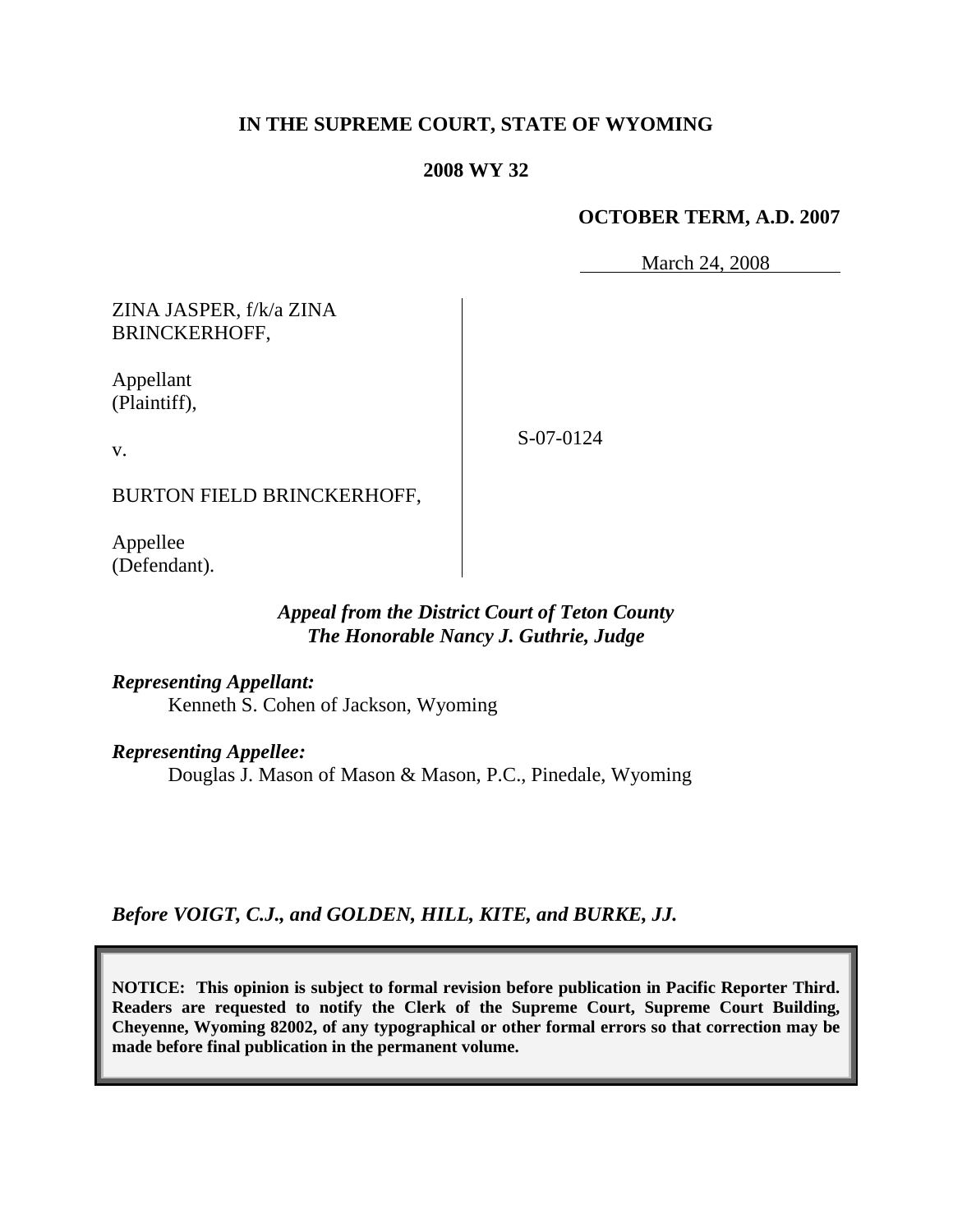### **HILL, Justice.**

[¶1] Appellant, Zina Jasper (Jasper) filed a complaint on August 4, 2006, seeking to set aside what she deemed a fraudulent conveyance of real property, made by her former husband and Appellee herein, Burton Field Brinckerhoff (Brinckerhoff). Jasper and Brinckerhoff were divorced in the state of New York by decree entered on June 10, 1986. Under the terms of that divorce, Brinckerhoff was to pay Jasper alimony until she remarried or died. In her complaint, Jasper averred that while the two parties were in litigation over past due alimony, as well as attorney's fees awards associated with her efforts to obtain judgments against Brinckerhoff and then to enforce them in Wyoming courts, Brinckerhoff transferred his interest in the home owned by him and his new wife, to his wife as trustee for the Brinckerhoff Family Trust. On March 19, 2007, the district court entered summary judgment in favor of Brinckerhoff. Jasper contends: (1) that there are genuine issues of material fact as to whether or not the transfer, or transfers, made by Brinckerhoff were fraudulent; (2) that the district court erred in concluding that Brinckerhoff was entitled to judgment as a matter of law; and (3) that the district court erred in denying Jasper the opportunity to amend her complaint before entering the summary judgment order. We will affirm the district court's summary judgment order.

#### **ISSUES**

[¶2] Jasper states these issues:

1. The district court erred in granting [Brinckerhoff's] Motion for Summary Judgment when material issues of fact exist as to whether Brinckerhoff's conveyance of property to a trust was [a] fraudulent conveyance pursuant to Wyo. Stat. § 34-14-201 et seq.

2. The district court erred in granting [Brinckerhoff's] Motion for Summary Judgment when it held that [he] was entitled to judgment as a matter of law.

3. The district court erred by failing to grant [Jasper] an opportunity to amend her Complaint prior to granting [Brinckerhoff's] Motion for Summary Judgment.

Brinckerhoff rephrases the issues a bit:

1. Did the district court abuse its discretion by not allowing [Jasper] to amend her Complaint?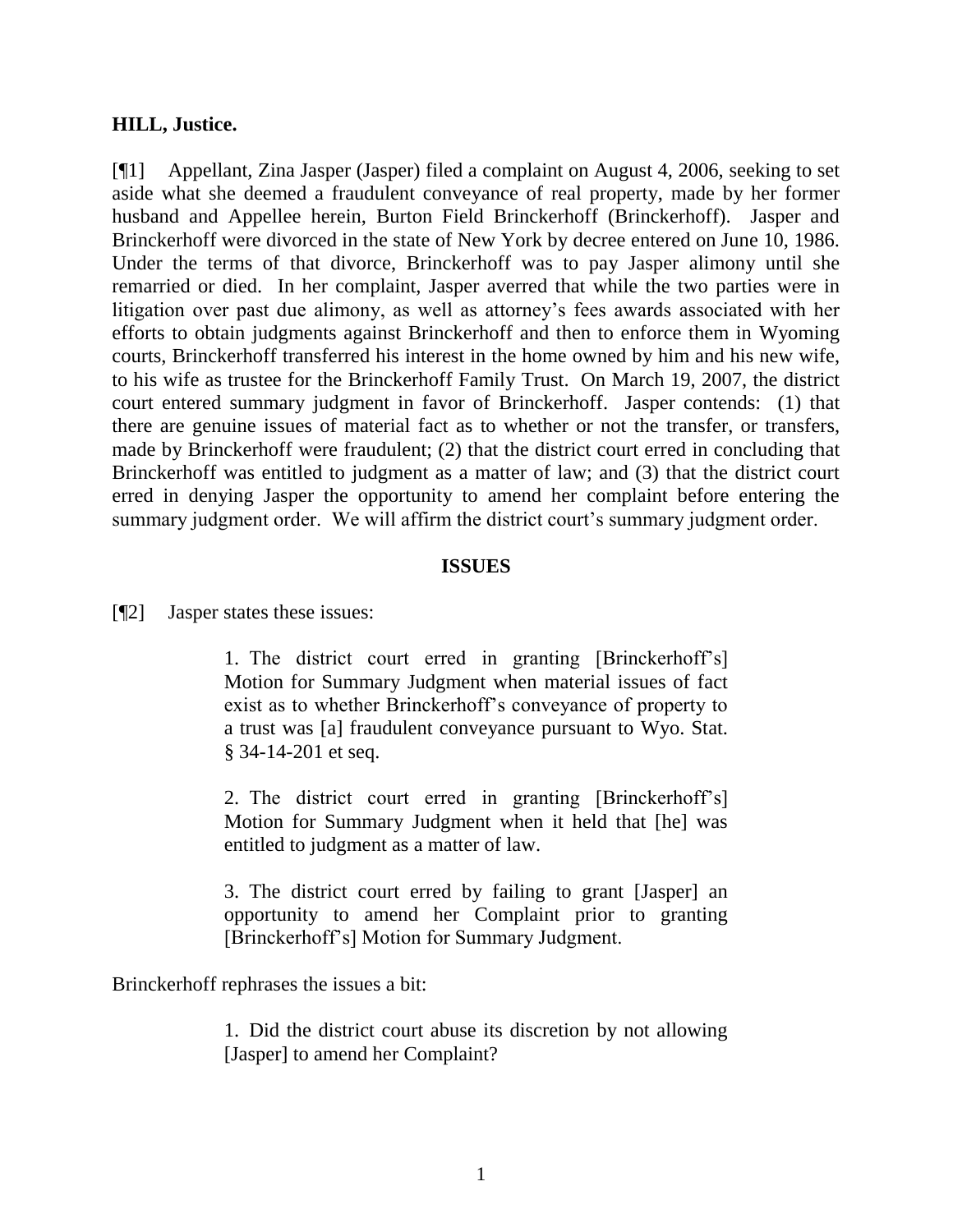2. Did the district court err by finding that no material issues of fact surrounded the June 26, 2006 conveyance and by further finding that, as a matter of law, the conveyance should not be set aside?

In her reply brief, Jasper makes two counter arguments:

1. Whether the argument presented by Brinckerhoff in [his] brief regarding the Brinckerhoff Family Trust should be stricken because there is no evidence in the record below to support his argument and it should not be considered on appeal?

2. Is judicial economy achieved if Jasper is required to file separate causes of action for each of the five (5) conveyances between Burt and Sandra Brinckerhoff and their estate, or should the district court have allowed Jasper to amend her Complaint to combine all causes of action in a single proceeding?

# **FACTS AND PROCEEDINGS**

[¶3] On the date the alleged fraudulent conveyance was made (June 26, 2006), the governing statute was the Uniform Fraudulent Conveyance Act. Wyo. Stat. Ann. §§ 34- 14-101 through 34-14-113 (LexisNexis 2005). That uniform act was repealed in 2006, and the Uniform Fraudulent Transfer Act was enacted in its stead, effective on July 1, 2006. Wyo. Stat. Ann. §§ 34-14 201 through 34-14-212 (LexisNexis 2007). Jasper's statutory citations are primarily to the act in place at the time she filed her complaint, and Brinckerhoff's and the district court's citations are to the act in force on June 26, 2006. Although there are differences between those two acts, none of the differences plays a role in the resolution of this case. Therefore, our references will be to the current statute. Although the terms "conveyance" and "transfer" are, to some extent, terms of art, they are used as synonymous by the parties in their papers. For purposes of the disposition of this case, we accept that usage.

[¶4] As noted above, Jasper filed her complaint on August 4, 2006. The district court concluded that Jasper did not then have any interest in Brinckerhoff's Jackson home, and that she had at no time ever had any interest in that property. The district court also found that Brinckerhoff was, at the time of these proceedings, not in arrears on his alimony payments, although he had been in arrears on two occasions in the past. Continuing, the district court found: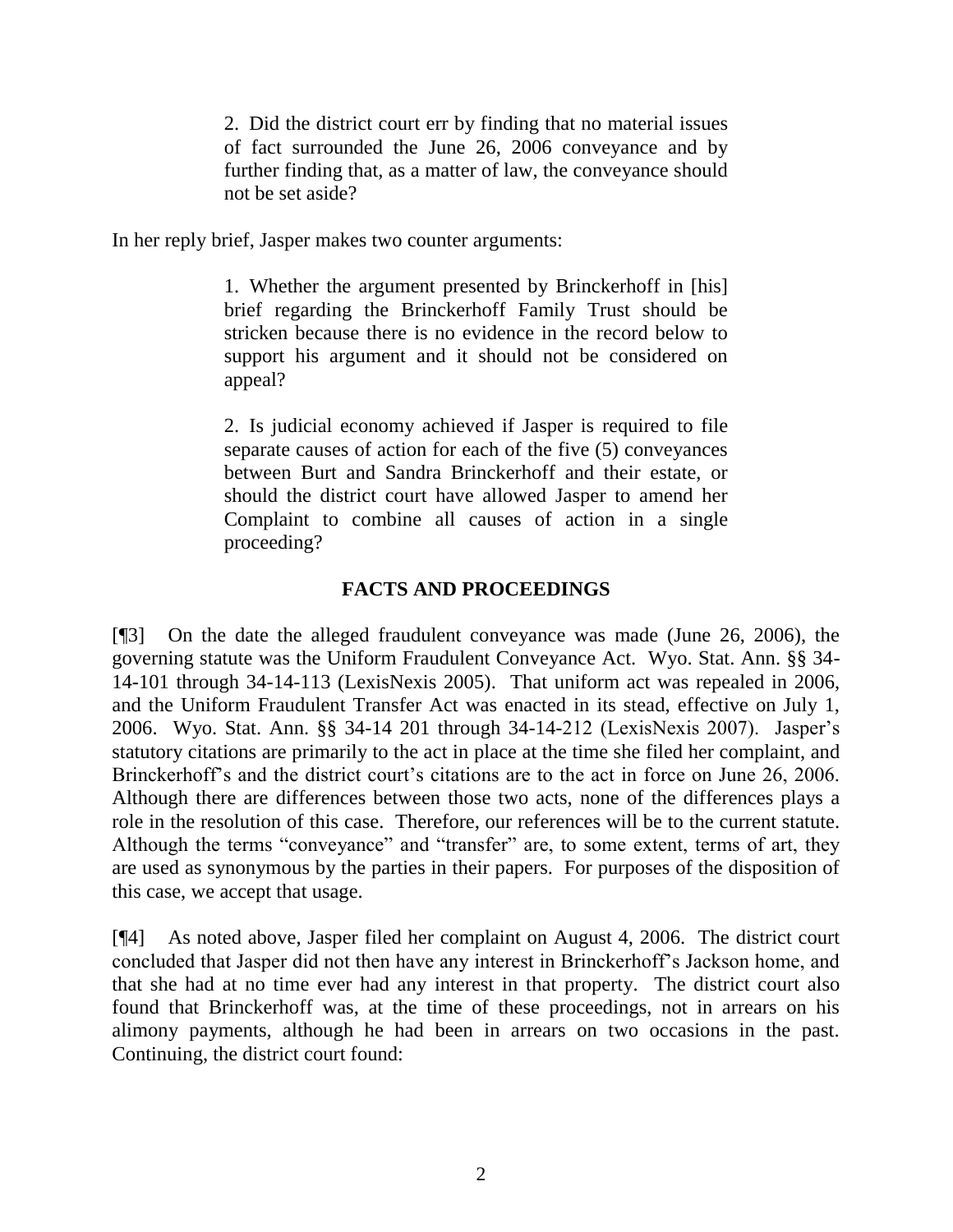6. In 2005, [Brinckerhoff] began to do some estate planning. He was 68 years old and retired. As part of this plan [Brinckerhoff] and his wife executed Wills and created the Brinckerhoff Family Trust. The primary asset transferred into the Trust was the Jackson real estate. In the summer of 2006, the Brinckerhoffs obtained a home equity loan to pay off some taxes and to provide for their children's college expenses. As part of the application process, the lender required that the property be briefly transferred from the Trust into the names of Mr. and Mrs. Brinckerhoff, individually. The transfer from the Family Trust to Mr. and Mrs. Brinckerhoff was filed June 14, 2006. On June 26, 2006, immediately after the loan, the property was transferred back into the Family Trust, where it has remained.

It is the last transfer, back into the trust, that Jasper challenged in her complaint. The other transfers outlined above were the subject of Jasper's motion to amend her complaint. Her contention is that the June 26, 2006 transfer, as well as all the others, were done without adequate consideration being paid and with the intent to defraud her. This contention is founded upon Brinckerhoff's previous failures to pay Jasper her alimony on time, as well as a contention that such circumstances might recur in the future.

[¶5] The district court then reached these conclusions:

1. [Brinckerhoff] and his wife created the Brinckerhoff Family Trust in 2005 as part of their estate plans. They then transferred their Jackson, Wyoming home into the Trust. They had the right to voluntarily transfer their own property. Mr. and Mrs. Brinckerhoff have the right to transfer their property and it makes good sense for them to do so. In 2005, when the Trust was created and funded, Mr. Brinckerhoff was 68 years old. At that age, estate planning is certainly an acceptable reason to transfer property.

2. If [Jasper] were successful in voiding the June 26, 2006 conveyance to the Brinckerhoff Family Trust, two things could happen and neither of them benefit [Jasper]. 1) The property would revert back to ownership by Mr. and Mrs. Brinckerhoff. This would not benefit [Jasper]. She could not lien or attach the property. 2) [Brinckerhoff] and his wife could execute another Deed the day after the judgment and re-convey the property to the Family Trust. [Jasper] still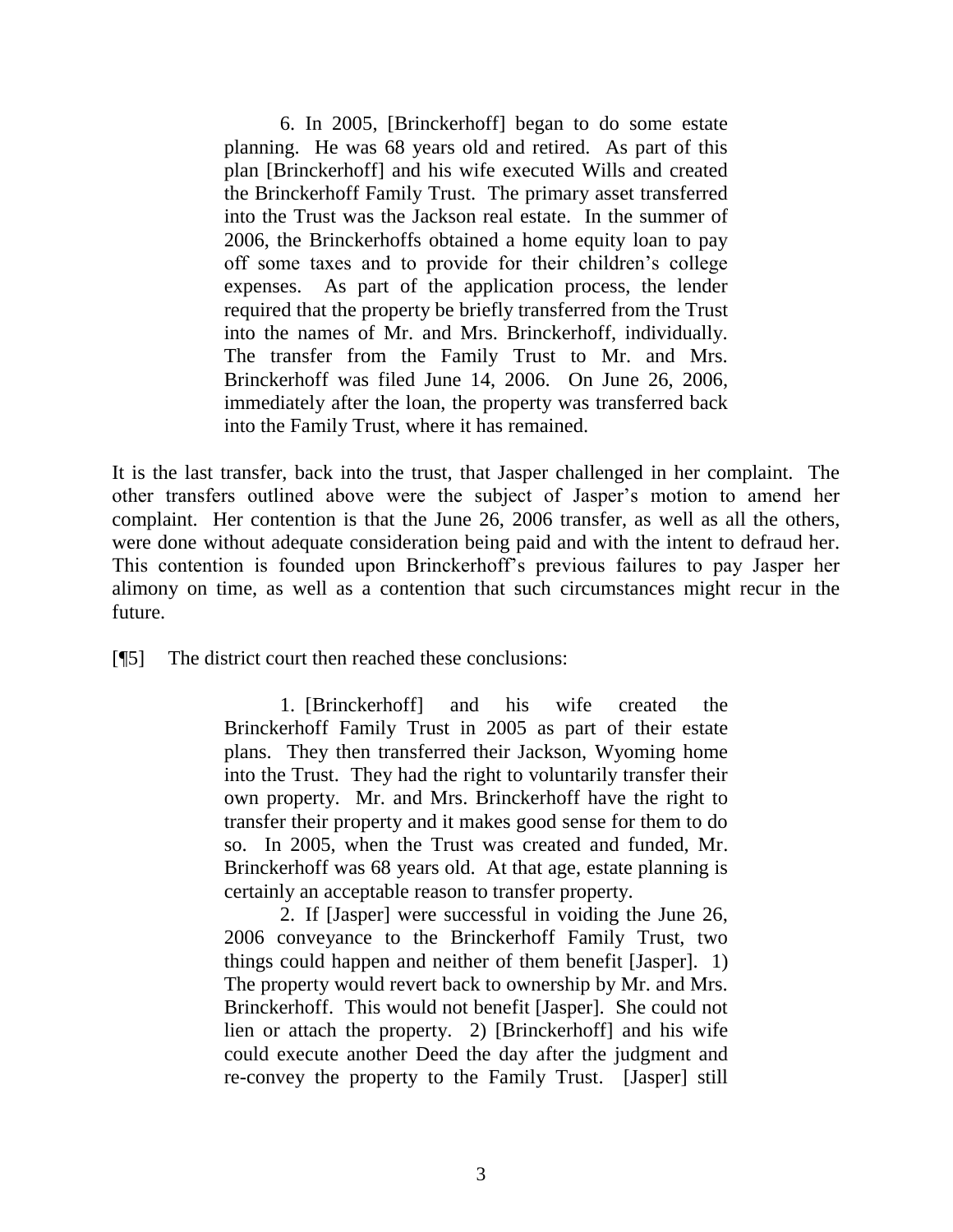would have no lien or other interest in the property and could not prevent such a re-conveyance.

3. A creditor may secure an attachment lien on property claimed to have been fraudulently conveyed, without first obtaining a judgment, if that creditor has a right to such a judgment, although a decree setting aside the conveyance can not be entered until indebtedness is definitely established by judgment. *Platte County State Bank v. Frantz*, 239 P. 531 (Wyo. 1925). Ms. Jasper does not have a judgment which would entitle her to attach [Brinckerhoff's] real property, nor does she have a right to such a judgment. She has not alleged a right to such a judgment.

4. [Jasper] would accomplish nothing by setting aside the June 26, 2006 conveyance. There is no benefit to her even if she succeeded in this action.

5. "In an action to set aside an alleged fraudulent conveyance, plaintiff cannot question the validity of the conveyance in the absence of allegation and proof that he is a creditor of the grantor." *First Nat. Bank of Riverside v. Eastman*, 77 P. 1043 (Cal. 1904). While [Jasper] is qualified as a creditor of Mr. Brinckerhoff, she is not, nor has she even alleged to be, a creditor of Mrs. Sandra Brinckerhoff. Both Mr. and Mrs. Brinckerhoff were grantors of the June 26, 2006 conveyance that [Jasper] is challenging. Without being a creditor of both grantors, [Jasper] lacks standing to challenge that conveyance.

6. Wyoming's Fraudulent Conveyance Act is to protect creditors from a debtor divesting himself of all his assets and then being unable to pay the creditor. That is not the case. After transferring his home into his Family Trust, [Brinckerhoff] has remained able to pay [Jasper's] monthly alimony payment. [Jasper] does not have standing to challenge the June 26, 2006 conveyance of the Brinckerhoffs' home back into the Trust. She is not within the protection of the Act. She could not attach the property either before or after the conveyance. Her ability to receive her monthly alimony payments has not been harmed or diminished by the conveyance.

7. Courts set aside conveyances as fraudulent when a creditor has a right to reach the subject asset that was fraudulently conveyed. In *Breitenstine v. Breitenstine*, 2003 WY 16 [¶¶ 18-25], 62 P.3d 587[, 592-94] (Wyo. 2003), the husband attempted to place certain assets out of the reach of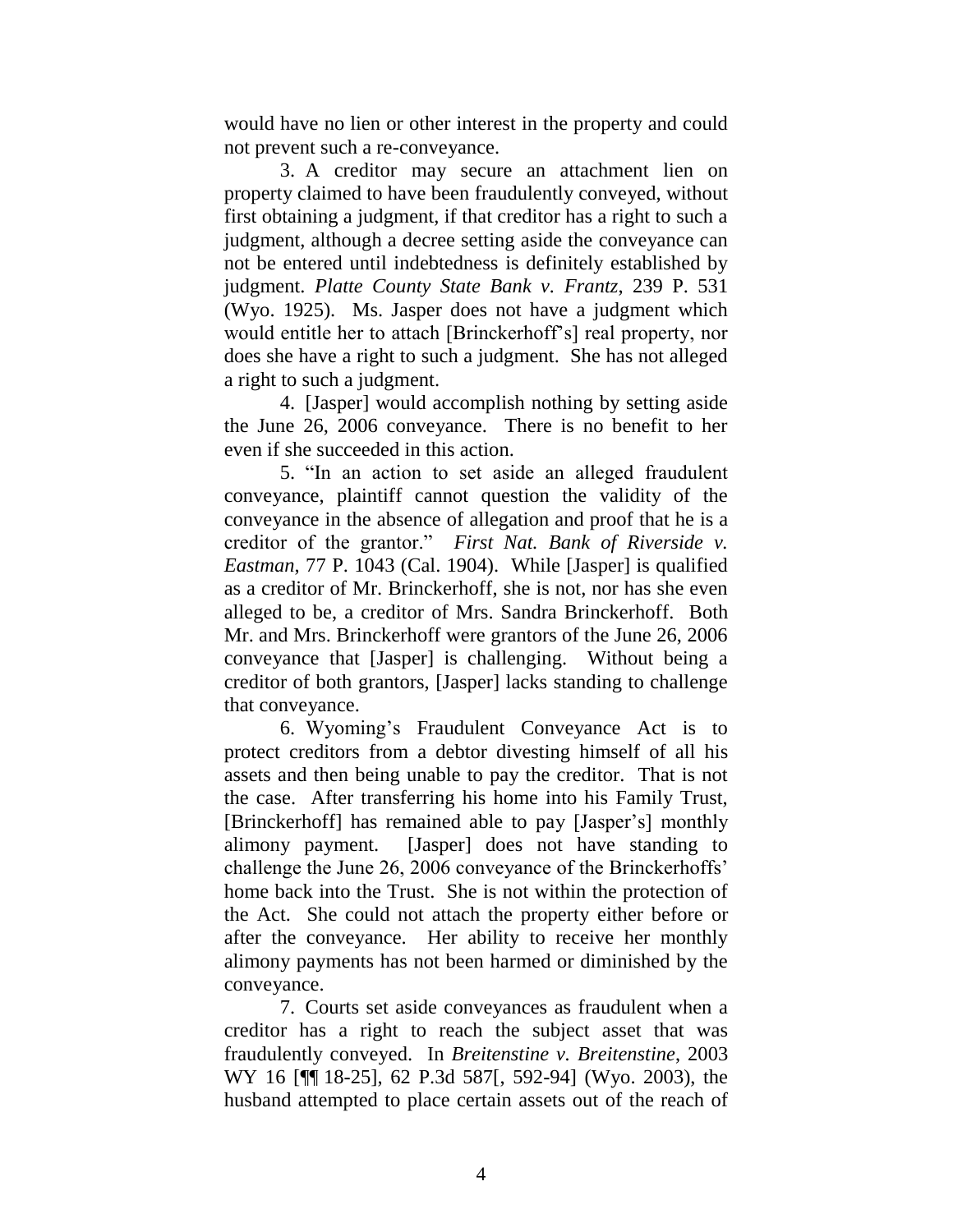his wife as they went through a divorce. Those assets were marital assets subject to division by the court as part of the divorce action. In this case, the home in Jackson is not, nor has it ever been, an asset which was subject to any marital asset division with [Jasper]. The home is not an asset that [Jasper] has ever had a right to attach, lien or encumber.

8. [Jasper] has alleged that the June 26, 2006 conveyance to the Trust violated the Fraudulent Conveyance Act. [She] asserts that certain "badges of fraud" were present, indicating that the June 26, 2006 conveyance was fraudulent. When considering the "badges of fraud" it is important to consider the circumstances of the challenged transfer. It would be unrealistic for a court to require Mr. and Mrs. Brinckerhoff to pay full monetary value to their Family Trust on June 12, 2006, when the property was transferred to them and equally unrealistic to require the Family Trust to pay Mr. and Mrs. Brinckerhoff full monetary value for the reconveyance 14 days later.

9. One of the badges of fraud is a lack of consideration. [Jasper] has asserted that [Brinckerhoff] did not receive adequate consideration for the conveyance of the real property. While it is true that the Family Trust did not pay monetary consideration to Mr. and Mrs. Brinckerhoff, they did receive consideration. Mr. and Mrs. Brinckerhoff received estate planning benefits from the conveyance of the property into the Family Trust. Such benefits included directing the disposition of one of their primary assets, tax benefits to their heirs, and providing that their heirs could avoid probate on that property following their deaths. These are real benefits and were adequate consideration for the conveyance. While not yet addressed in Wyoming case law, other jurisdictions have found that inadequate consideration alone is not sufficient to establish fraud. There were no suspicious circumstances surrounding the June 26, 2006 conveyance. Wyoming law does not require monetary consideration, it requires adequate consideration.

10. While there are other badges of fraud which should be considered, courts pay particular attention to one: the financial condition of the grantor. Wyoming statutes pay particular attention to whether or not the grantor is insolvent. (W.S. §§ 34-14-103, 34-14-105 [LexisNexis 2005].) The reason for this increased scrutiny is courts find conveyances from destitute debtors more suspect, while conveyances from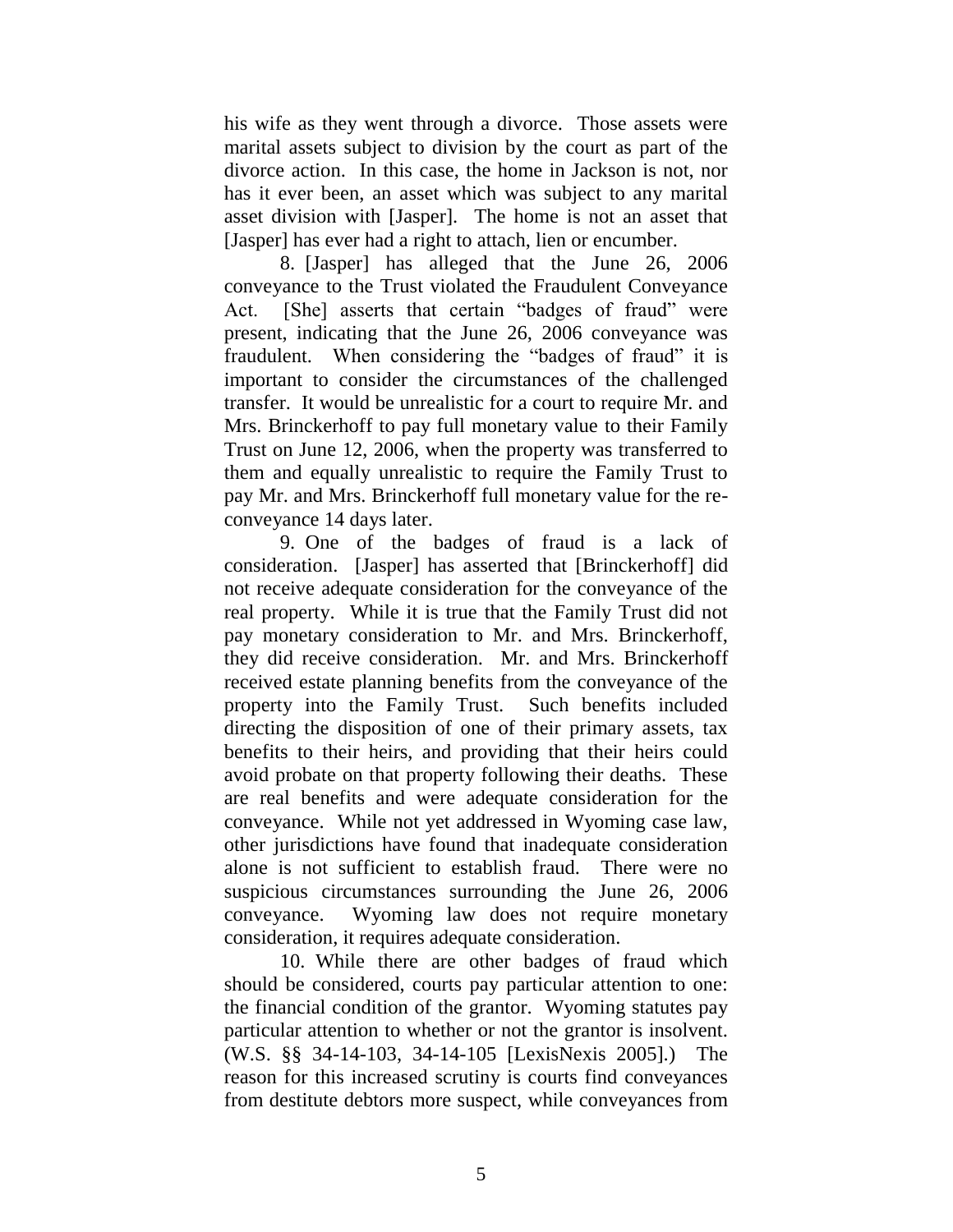persons with assets sufficient to satisfy their debts are less suspect. The [Act] is really designed to protect creditors from debtors who attempt to divest themselves of all their assets in order to escape satisfying the debt. See *Smith, Keller & Associates v. Dorr, Bently & Pecha, P.C.*, 875 P.2d 1258, 1269 (Wyo. 1994). The [Act] is not intended to prevent legitimate conveyances such as this.

11. Other badges include; 1) the relationship of the parties; 2) a retention of benefit by the grantor; and 3) consummation of the transaction in an abnormal manner. The grantors are Mr. and Mrs. Brinckerhoff and grantee is the Brinckerhoff Family Trust, there is a relationship. The mere existence of this relationship does not necessitate a finding that the conveyance was fraudulent. There was retention of benefit by Mr. and Mrs. Brinckerhoff. They both continue to reside in the Jackson home. This is no reason to brand the conveyance as fraudulent. The final badge deals with whether or not the consummation of the transaction is contrary to normal business procedures or in a hurried or secret manner. This did not happen here. The Deed at issue was duly executed, notarized and recorded with the Teton County Clerk, where it became a public record.

12. In order to succeed in her claim, [Jasper] must prove "actual intent, as distinguished from intent presumed by law, to hinder, delay or defraud either present or future creditors." (W. S. § 34-14-108 [LexisNexis 2005].) There is no intent to defraud, delay or hinder [Jasper] or any of [Brinckerhoff's] other creditors. This intent is a necessary element of a claim under the Fraudulent Conveyance Act. *Walsh v. Walsh*, 841 P.2d 831 (1992). [Jasper] has not specified how she believes the June 26, 2006 conveyance hinders her ability to receive monthly alimony payments.

13. Mr. Brinckerhoff's estate planning is neither hindering nor delaying [Jasper's] collection of her monthly alimony. [Brinckerhoff] continues to pay [Jasper]. [Brinckerhoff] has sufficient income to pay the monthly payment. He has planned for his retirement so that [he] will be able to continue to support [Jasper] until one of them dies. [Brinckerhoff] even pays the premiums on a \$400,000.00 life insurance policy on himself with Mrs. Jasper as the named beneficiary.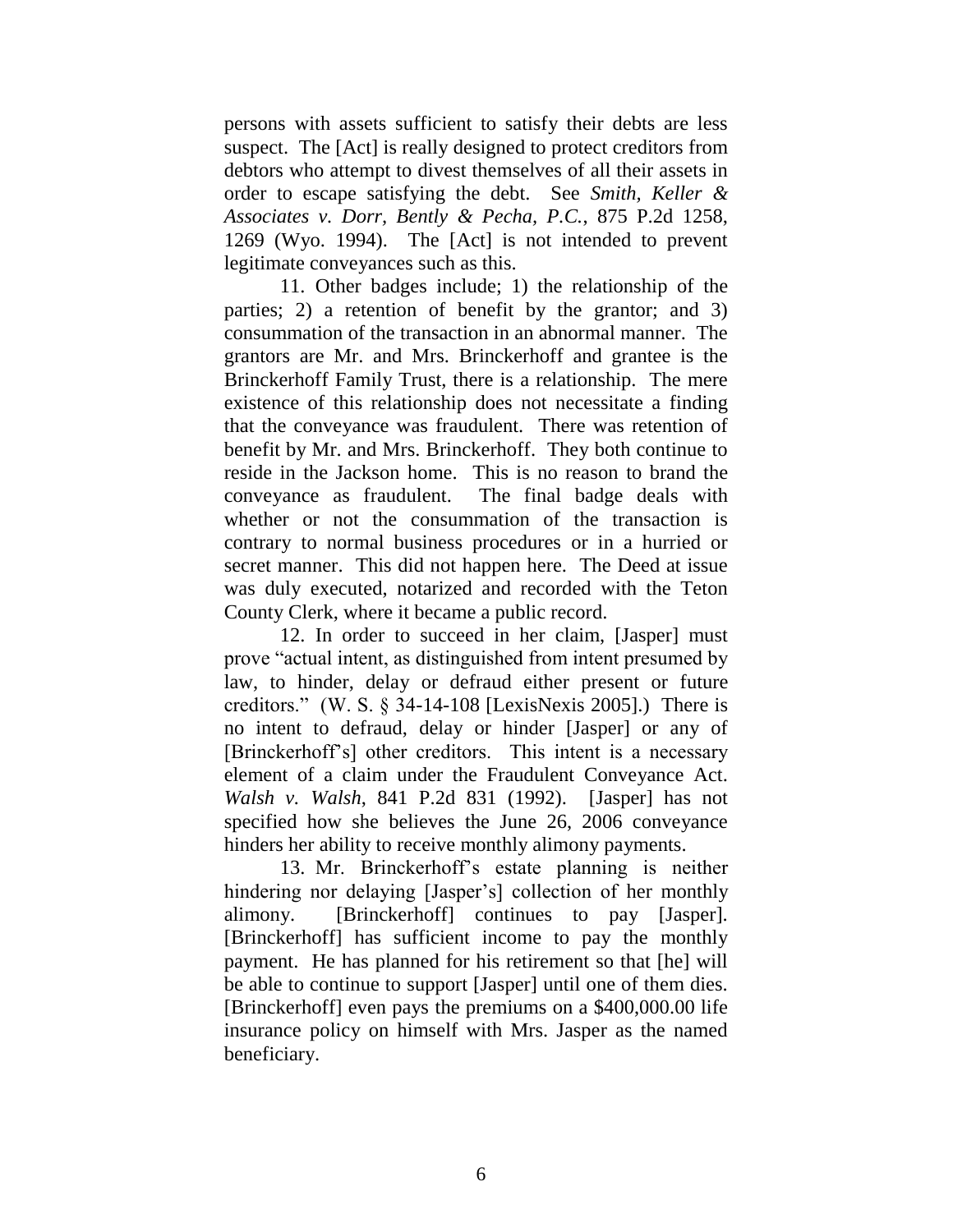## **DISCUSSION**

[¶6] As we have already noted above, on the date the alleged fraudulent transfer was made (June 26, 2006), the governing statute was the Uniform Fraudulent Conveyance Act. Wyo. Stat. Ann. §§ 34-14-101 through 34-14-113 (LexisNexis 2005). That Uniform Act was repealed in 2006, and the Uniform Fraudulent Transfer Act was enacted in its stead. Wyo. Stat. Ann. §§ 34-14 201 through 34-14-212 (LexisNexis 2007). The amended act took effect on July 1, 2006. 2006 Wyo. Sess. Laws ch. 55, § 3; also see Elaine A. Welle, *Is it Time for Wyoming to Update its Fraudulence Conveyance Laws?*, 5 Wyo. Law Rev. 207 (2005). Also as noted above, the complaint appears to have been filed on August 6, 2006.<sup>1</sup> In her brief, Jasper refers only to the more recent act, and Brinckerhoff and the district court refer only to the act in place prior to July 1, 2006. It appears from the record that counsel for Brinckerhoff prepared the order signed by the district court.

[¶7] Although some courts have held that fraudulent conveyance statutes apply retroactively, most do not, with an exception made for pending cases. 37 Am.Jur.2d *Fraudulent Conveyances and Transfers* § 5 (2001); 82 C.J.S. *Statutes* § 417 (1999); also see Wyo. Stat. Ann. § 8-1-107 (LexisNexis 2007); and *Chepstow Ltd. v. Hunt*, 381 F.3d  $1077$  ( $11<sup>th</sup>$  Cir. 2004). Neither party raises this circumstance as an issue in this appeal, nor was this matter posed to the district court below. We conclude that we need not answer the question that we ourselves have posed in this regard because, although there are differences between those two acts, none of the differences plays a role in the resolution of this case and the result would be the same under either set of statutes. We will reserve answering any such question for a case in which its resolution has an effect on the litigation before us for review.

# **Jasper's Motion to Amend her Complaint**

[¶8] For purposes of resolving this issue, we will assume that the district court intended to deny Jasper's motion to amend her complaint, by its failure to consider or rule on her motion.

> We review the denial of a motion to amend a pleading under the following standard:

A motion to amend a pleading under W.R.C.P. 15(a) "shall be freely given when justice so requires."

<sup>1</sup> We briefly mention that the date of filing in the district court is difficult to ascertain. The date stamp was placed on the complaint in such a manner that the date is obscured by the caption printed on the pleading. We have noted this in several docketed matters from various courts, more and more often as time goes by. It is, of course, of great importance that the date on a filed document is crystal clear for many reasons, not the least of which is whether the document was timely filed.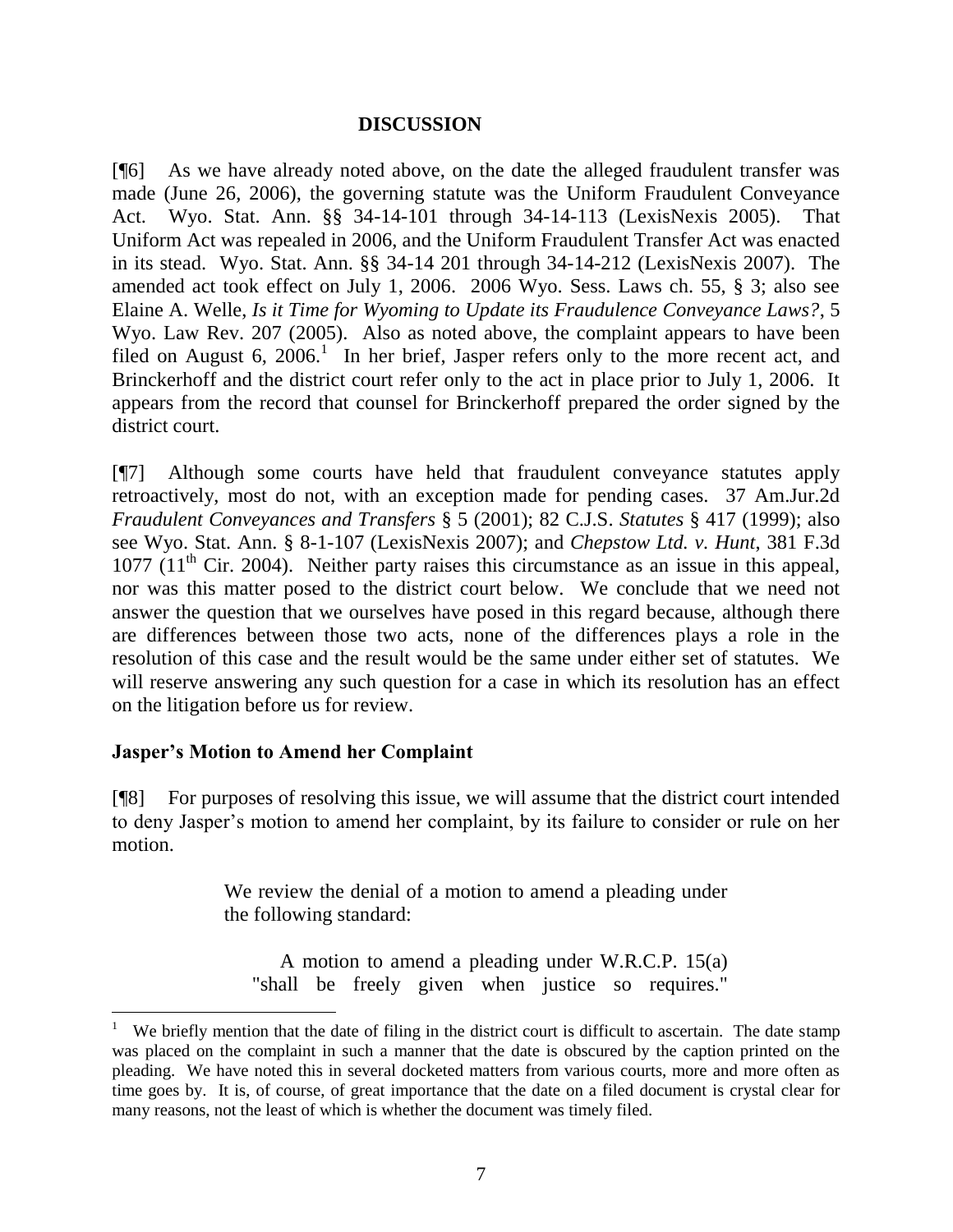However, a district court's decision to grant or deny a motion to amend is a matter best left to the judgment of that court and we will not reverse its decision absent an abuse of discretion. *Ekberg v. Sharp*, 2003 WY 123, ¶ 9, 76 P.3d 1250, 1253 (Wyo.2003).

*Ray v. St. Vincent Healthcare, Inc.*, 2006 WY 98, ¶ 7, 139 P.3d 464, 466 (Wyo.2006).

*W.N. McMurry Const. Co. v. Community First Ins., Inc. Wyoming*, 2007 WY 96, ¶ 34,160 P.3d 71, 82 (Wyo. 2007); W.R.C.P. 15(a).

[¶9] As shall become evident in our discussion of the propriety of the district court's order granting summary judgment in favor of Brinckerhoff, Jasper's proposed amendment of her complaint sought to add to the complaint the occasions upon which Brinckerhoff had either transferred or conveyed his interest in the disputed real property either to or from his Family Trust, in addition to the June 26, 2006 transfer, which was the last transfer that placed the Jackson real estate in the Family Trust. For purposes of resolution of this appeal, we deem the earlier transfers irrelevant to this case and, thus, we are compelled to conclude that the district court did not abuse its discretion in not ruling upon Jasper's motion to amend her complaint. If she had a valid claim, the June 26, 2006 transfer sufficed to sustain that element of the claim (i.e., the existence of a conveyance or transfer).

# **Did the District Court Err in Granting Summary Judgment for Brinckerhoff**

[¶10] When we review a summary judgment, we have before us the same materials as did the district court, and we follow the same standards which applied to the proceedings below. The propriety of granting a motion for summary judgment depends upon the correctness of the dual findings that there is no genuine issue as to any material fact and that the prevailing party is entitled to judgment as a matter of law. A genuine issue of material fact exists when a disputed fact, if proven, would have the effect of establishing or refuting an essential element of an asserted cause of action or defense. We, of course, examine the record from a vantage point most favorable to that party who opposed the motion, affording to that party the benefit of all favorable inferences that fairly may be drawn from the record. If the evidence leads to conflicting interpretations or if reasonable minds might differ, summary judgment is improper. *Abraham v. Great Western Energy, LLC*, 2004 WY 145, ¶ 12, 101 P.3d 446, 452 (Wyo. 2004).

[¶11] Under the statutes at issue here, we conclude that the district court was correct in concluding that Jasper was a "creditor" under the uniform acts in consideration. Under Wyo. Stat. Ann § 34-14-202(a)(iii) and (iv) (LexisNexis 2007) a "creditor" and "claim" are: